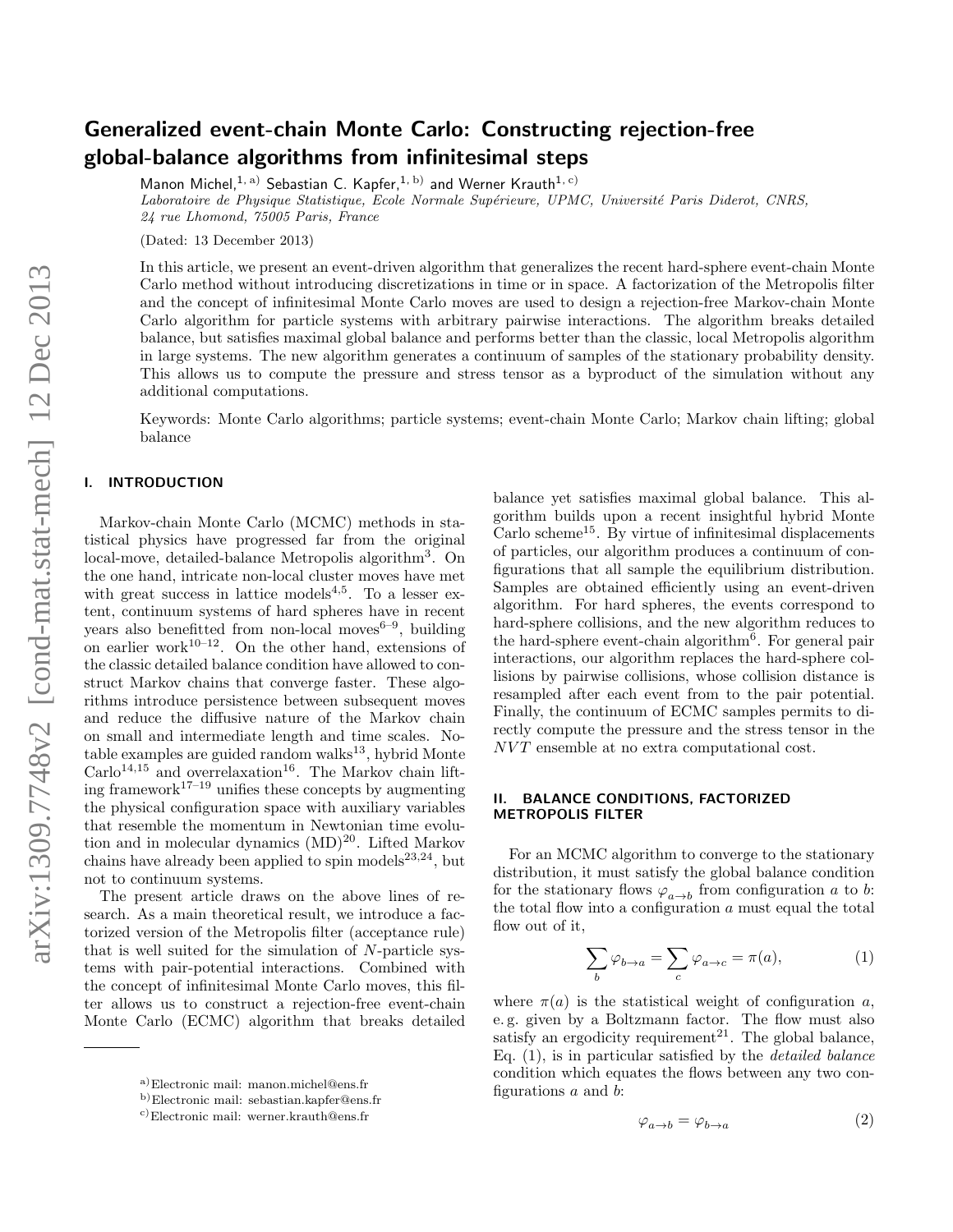

FIG. 1. Balance conditions for probability flow in Markovchain Monte Carlo. Arrows represent stationary flows of equal magnitude. Top left: Global balance, a necessary condition for the convergence towards equilibrium. The total flow  $\sum_{c} \varphi_{c \to a}$  into any configuration a must equal the total flow  $\sum_{c} \varphi_{a \to c}$  out of it. The loops  $\varphi_{a \to a}$ , etc., correspond to rejected moves. Top right: Detailed balance: the net flow between any two configurations is zero,  $\varphi_{a\to b} = \varphi_{b\to a}$ . Bottom: Maximal global balance:  $\varphi_{a\to b} > 0$  implies  $\varphi_{b\to a} = 0$ , the flow  $\varphi_{a\to a}$  vanishes.

(see Fig. 1). We will be concerned with algorithms satisfying maximal global balance, where flow between two configurations is unidirectional and flows from a to a (that is: rejections) are avoided: if  $\varphi_{a\rightarrow b} > 0$ , then  $\varphi_{b\to a} = 0$ . In this case, probability does flow back nonlocally from  $b$  to  $a$ . In the particle systems that we consider, this happens via the periodic boundary conditions.

MCMC methods commonly rely on the Metropolis algorithm, which enforces detailed balance of the flows between  $a$  and  $b$  as follows:

$$
\varphi_{a \to b} = \mathcal{A}_{a \rightleftharpoons b} \min(\pi(a), \pi(b)), \tag{3}
$$

In our algorithm, the a-priori probability  $A$  is symmetric and amounts to zero or a global constant that we drop for simplicity. Eq. (3) is manifestly symmetric in  $\pi(a)$ and  $\pi(b)$  so that, by construction,  $\varphi_{a\to b} = \varphi_{b\to a}$ . Since  $\varphi_{a\rightarrow b} = \pi(a)p(a\rightarrow b)$ , with p the acceptance probability, Eq. (3) is equivalent to the well-known Metropolis filter

$$
p(a \to b) = \min\left(1, \frac{\pi(b)}{\pi(a)}\right) \tag{4}
$$

that has been implemented in countless computer programs.

In statistical physics, the weight of a configuration a is often given by the Boltzmann factor  $\pi(a)$  =  $\exp(-\beta E(a))$ , where  $E(a)$  is the energy of a and  $\beta$  is the inverse temperature, which we set to one for the majority of this article. Using the abbreviation

$$
[x]^{+} := \max(0, x) \quad (\ge 0), \tag{5}
$$

we can write the Metropolis filter of Eq. (4) as

$$
p(a \to b) = \min(1, \exp(-\Delta E)) = \exp\left(-[\Delta E]^+\right), \quad (6)
$$

where  $\Delta E = E(b) - E(a)$ . This corresponds to the acceptance probability of a proposed move, whereas the rejection probability is  $1 - p = 1 - \exp(-[\Delta E]^+).$ 

We now consider an  $N\text{-} \text{particle}$  system with pair interactions  $E = \sum_{\{i,j\}} E_{ij}$ , where i and j, in our applications, label particles in  $D$ -dimensional space, but could also refer to spins or other degrees of freedom. The sum runs over all unordered pairs  $\{i, j\}$  of particles. For such a system, the Metropolis filter has always been used as

$$
p^{\text{Met}}(a \to b) = \min(1, \exp(-\sum_{\{i,j\}} \Delta E_{ij}))
$$

$$
= \exp(-\left[\sum_{\{i,j\}} \Delta E_{ij}\right]^+).
$$
 (7)

In the present article, however, we introduce a factorized Metropolis filter

$$
p^{\text{fact}}(a \to b) = \prod_{\{i,j\}} \min(1, \exp(-\Delta E_{ij}))
$$

$$
= \exp\left(-\sum_{\{i,j\}} [\Delta E_{ij}]^{+}\right) \tag{8}
$$

which also fulfills detailed balance by respecting the same flow symmetries as the standard Metropolis filter, as can be seen by applying the identity  $\pi(a)/\pi(b) =$  $\exp(\sum_{\{i,j\}} [\Delta E_{ij})]^+ - [-\Delta E_{ij}]^+$ ) to Eq. (8). The conventional and the factorized Metropolis filter agree in the hard-sphere case<sup>1</sup> and (trivially) for  $N = 2$ . They differ whenever terms of opposite sign appear on the rhs of Eq.  $(8)$ , i.e. for general interactions and  $N > 2$ . The factorization increases the rate of rejections in a detailedbalance MC algorithm. We find that for the soft-sphere interactions considered in this article, the rate of rejections is about 50% higher (soft spheres with  $n = 12$ ,  $\rho = 0.8 \dots 1.2$ , with a step size of 0.1 in units of the particle diameter). However, the factorization yields the acceptance probability as a product of independent pair interaction terms. This will be the key to derive a rejectionfree lifted MCMC algorithm for general N-particle systems.

### III. LIFTING: 1D SYSTEMS AND TWO PARTICLES IN A BOX

We now introduce the concept of Markov chain lifting in a simple setting, which we later generalize to interacting particle systems. We consider a one-dimensional discrete system with configurations a and stationary weights  $\pi(a)$  (i.e.,  $a \in [\Delta, 2\Delta, \ldots, L\Delta]$ ). For moves sampled uniformly from  $\{-\Delta, \Delta\}$ , the standard Metropolis filter of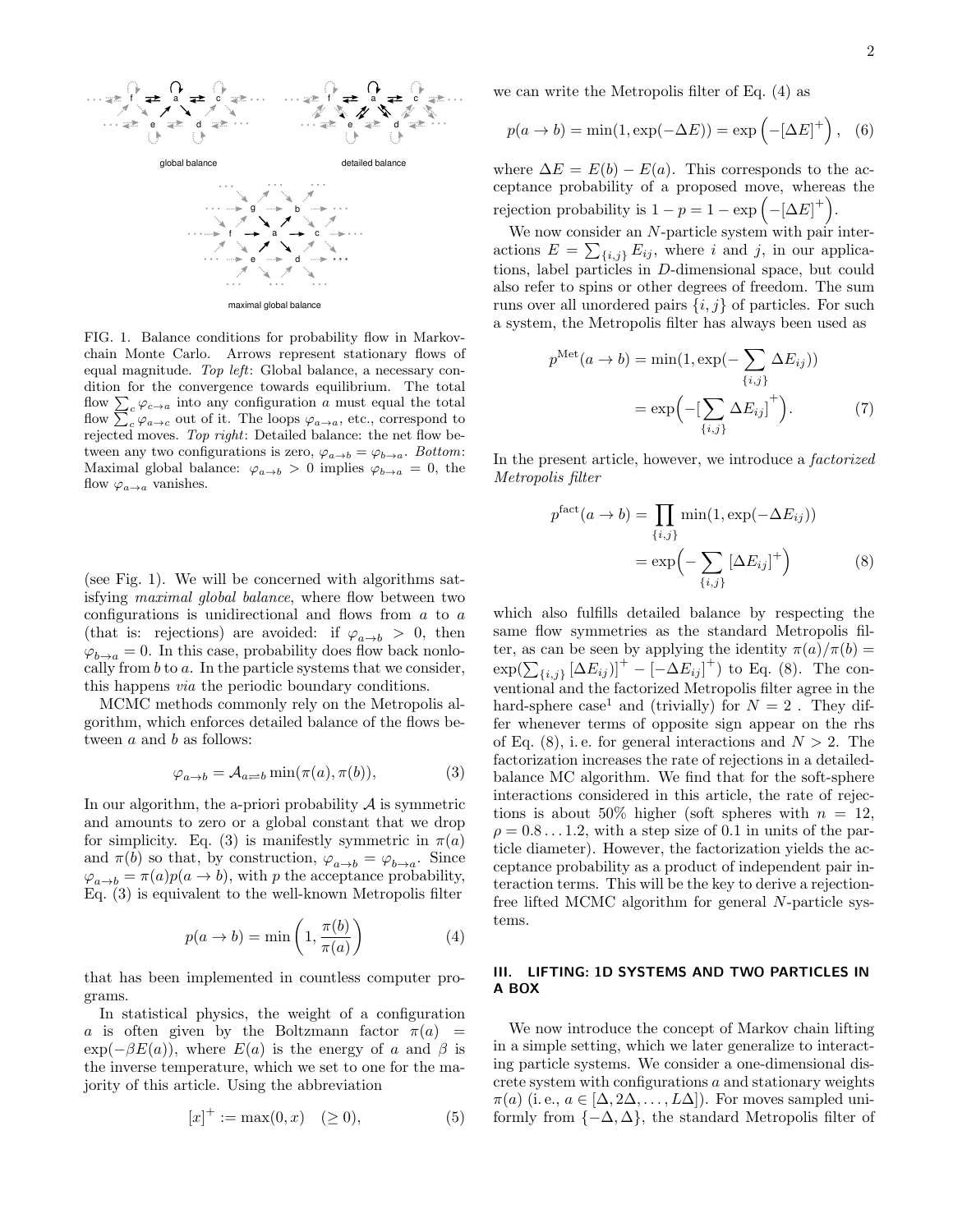Eq. (4) satisfies detailed balance  $\varphi_{a\to a+\Delta} = \varphi_{a+\Delta\to a} \,\forall a$ . The stationary distribution  $\pi$  is sampled in the limit of infinite running times.

Lifting<sup>17–19</sup>, in this example, consists in duplicating each configuration a with a momentum-like variable into two configurations  $a_{\pm} = (a, h = \pm 1)$ . The lifting variable determines the next proposed move, which would in ordinary Metropolis MC be sampled from a prior distribution: For  $a_+$ , only the particle move  $a \to a + \Delta$  is proposed, and for  $a_-,$  only  $a \to a - \Delta$ . For flow balance, we introduce *lifting moves*  $a_+ \rightarrow a_-$  and  $a_- \rightarrow a_+$  which take effect if the particle move is rejected, as summarized in the diagram,

$$
\cdots \longrightarrow (a - \Delta)_{+} \xrightarrow{\varphi_{0}} a_{+} \xrightarrow{\varphi_{1}} (a + \Delta)_{+} \longrightarrow \cdots
$$

$$
\left[\downarrow \qquad [\varphi_{1} - \varphi_{0}]^{+} \right] \left[\downarrow \varphi_{0} - \varphi_{1}]^{+} \left[\downarrow \qquad \qquad [\downarrow \qquad \qquad [\downarrow \qquad \qquad \cdots \longleftarrow (a - \Delta)_{-} \longleftrightarrow \varphi_{0} \xrightarrow{a_{-}} (a + \Delta)_{-} \longleftrightarrow \cdots \right]
$$

$$
\cdots \longleftarrow (a - \Delta)_{-} \longleftrightarrow \varphi_{0} \xrightarrow{a_{-}} (\varphi_{1} - (\Delta)_{-}) \longleftrightarrow \cdots \tag{9}
$$

where the flows  $\varphi_0$  and  $\varphi_1$  are given by

$$
\varphi_0 = \min[\pi(a), \pi(a - \Delta)], \tag{10}
$$

$$
\varphi_1 = \min[\pi(a), \pi(a+\Delta)]. \tag{11}
$$

We take the weights of the lifted configurations to be the same as the weights of the original configurations,  $\pi(a_{\pm}) = \pi(a)$ , adjusting the constant of normalization. This rejection-free MCMC algorithm satisfies maximal global balance, as only one of the two flows  $\varphi_{a_+ \to a_-}$  and  $\varphi_{a_-\to a_+}$  can be non-zero. In the physical variables a, however, rejections are still present.

We now consider uniform stationary probabilities  $(\pi(a) = \text{const})$  and impose hard-wall boundary conditions in our one-dimensional discrete model. The lifting flows are non-zero only for a rightmoving particle at  $a = L\Delta$ , and for a leftmoving particle at  $a = \Delta$ . For these configurations, the lifting flow equals the entire incoming flow, and the particle reverses its direction. One can show that the lifted algorithm visits all sites in  $\mathcal{O}(L)$  steps, rather than in  $\mathcal{O}(L^2)$  steps for the Metropolis algorithm.<sup>2</sup>

As demonstrated in Fig. 2, the discrete onedimensional system with hard walls corresponds to two D-dimensional hard spheres that are constrained to move only, say, along the  $x$  direction, in a box with periodic boundary conditions. The new lifting variable  $i$  now indicates the moving sphere, and the hard wall turns into a no-overlap condition for the two spheres. Although the spheres only move towards the right, the algorithm satisfies maximal global balance due to flows across the periodic boundaries. Ergodicity for the unconstrained two-sphere problem in a D-dimensional box is achieved by resampling, after a fixed number of steps, the moving particle  $i \in \{1,2\}$  and the direction of motion  $\Delta \in \{+e_{x}\Delta, +e_{y}\Delta\}$  (for the example of two hard disks in a periodic box). The sequence of moves between resampling is referred to in the following as an *event chain*.



FIG. 2. Upper: Discrete one-dimensional system  $(L = 2)$  with constant probabilities  $\pi(a) = \pi(b)$  and hard-wall conditions  $\pi(c) = \pi(d) = 0$ . The lifting variable  $h = \pm 1$  corresponds to the direction of motion of the particle. Lower: Equivalent lifting algorithm for two hard spheres with finite displacement  $\Delta$  (the values of the lifting variable  $\pm 1$  are replaced by  $\{1, 2\}$ ). The forbidden particle moves  $b_1 \rightarrow c_1$  and  $a_2 \rightarrow d_2$ trigger lifting moves. Maximal global balance is satisfied by moving in the  $+x$  direction only. The equivalence between one-dimensional motion and two-particle dynamics in a constrained direction carries over to arbitrary pair potentials.

# IV. INFINITESIMAL MOVES AND EVENT-CHAIN ALGORITHM FOR INTERACTING MANYPARTICLE SYSTEMS

We now extend the discussion of Section III to Nparticle systems, first for hard spheres, and then for particles with arbitrary pairwise potentials. The idea to indicate the moving particle and its 'momentum' by lifting variables generalizes trivially to the N-particle case. Special care is, however, required to preserve global balance, and we show that the factorized Metropolis filter can be used to implement maximal global balance in the infinitesimal-move limit. We then implement this scheme efficiently in an event-driven MCMC algorithm.

Lifted configurations are now specified by the N hardsphere centers  $(r_1, \ldots, r_N)$ , the moving sphere i and its direction of motion  $\Delta$ . For concreteness, we focus on the positive x direction,  $\Delta = +e_{x}\Delta$ , as before. A particle move is

$$
a_i = (\boldsymbol{r}_1, \ldots, \boldsymbol{r}_i, \ldots, \boldsymbol{r}_N) \rightarrow b_i = (\boldsymbol{r}_1, \ldots, \boldsymbol{r}_i + \boldsymbol{\Delta}, \ldots, \boldsymbol{r}_N).
$$
\n(12)

This algorithm violates global balance because it generates configurations with multiple overlaps, see Fig. 3. In the presence of a multiple overlap, it is impossible to define flows that satisfy the global balance condition. Multiple overlaps vanish, and maximal global balance is recovered, for infinitesimal moves  $|\Delta| \to 0$ : In that limit, the factorized Metropolis filter identifies a unique colli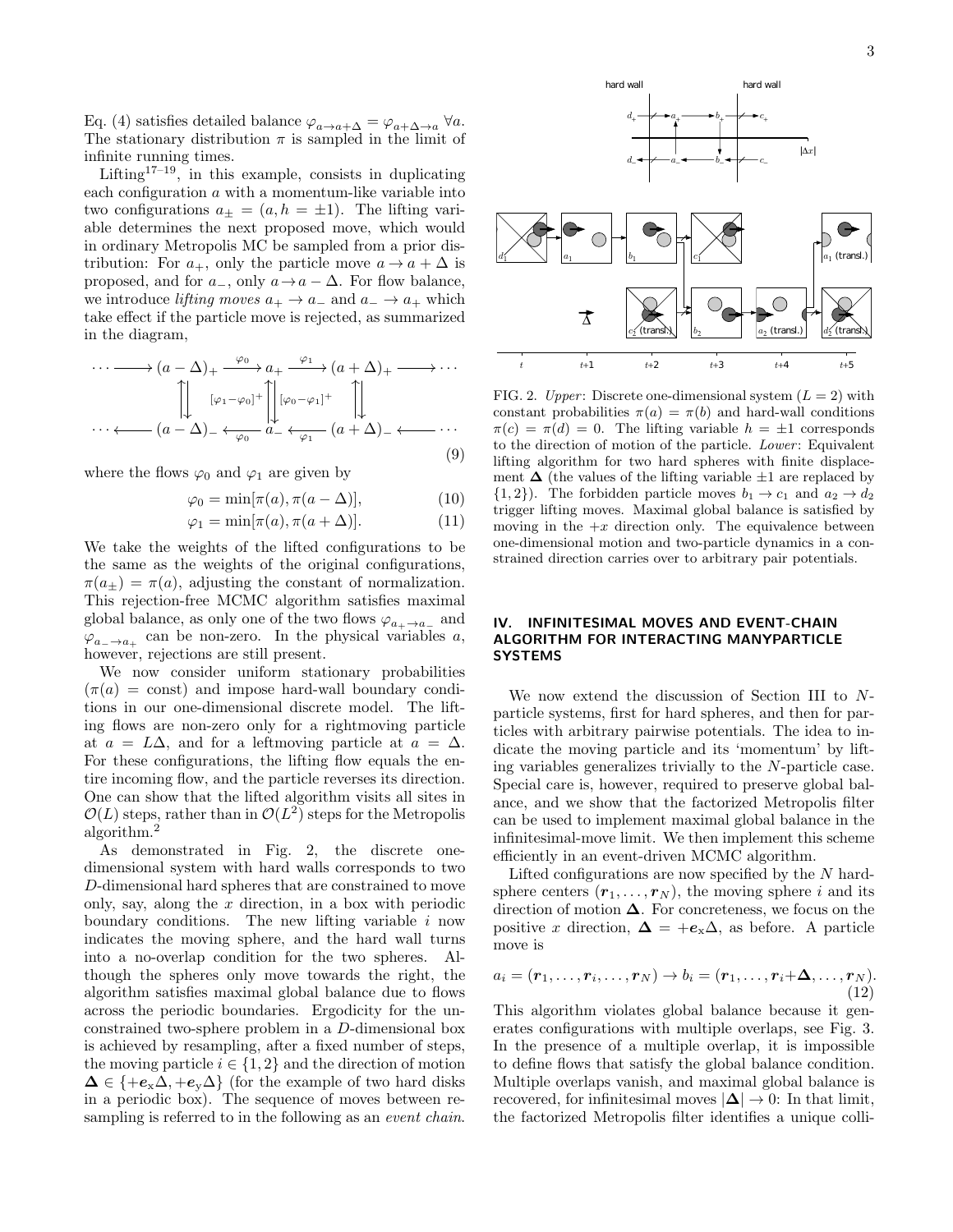sion partner, with probability one, since no two particles are at the same distance from the moving particle. The collision partner then inherits the lifting variable and moves forward in the next step. By a succession of infinitesimal steps that add up to a finite chain displacement  $\ell$ , this reproduces the hard-sphere event-chain algorithm<sup>6</sup> . Of course, the infinitesimal-move algorithm is not implemented naively through a fine discretization, but rather by identifying the next lifting event, and then advancing the moving disk to contact.



FIG. 3. Multiple overlaps for hard disks (weight  $\pi = \text{const}$ for the non-overlapping physical configurations  $a, d, f$ ). The violation of the global balance condition is caused by the multiple overlap in configuration b (overlap of disk 1 with both disks 2 and 3): the flow into all legal configurations  $a, d$ , and  $f$ must be equal, while the illegal (crossed-out) configurations  $b$ , c, and e generate zero flow. The multiple overlap disappears, and global balance is again satisfied, in the limit  $|\Delta| \to 0$ .

We now generalize the infinitesimal-move event-chain algorithm to arbitrary pair potentials, using the factorized Metropolis filter, Eq. (8). For general interactions, the energy change between configurations  $a_i$  and  $b_i$  which differ by an infinitesimal displacement  $dx_i$  of particle i is

$$
dE = E(b) - E(a) = \sum_{j(\neq i)} \frac{\partial E_{ij}(\mathbf{r}_j - \mathbf{r}_i)}{\partial x_i} dx_i = \sum_{j(\neq i)} dE_{ij},
$$
\n(13)

where  $dE_{ij}$  is the pairwise energy change, and  $E_{ij}$  the pair potential. According to the factorized Metropolis filter, the move is rejected with probability

$$
1 - p^{\text{fact}}(a_i \to b_i) = 1 - \exp\left(-\sum_{j(\neq i)} \left[\mathrm{d}E_{ij}\right]^+\right) = \sum_{j(\neq i)} \left[\mathrm{d}E_{ij}\right]^+.
$$
\n(14)

Remarkably, for infinitesimal displacements, the rejection probability is a sum of pair terms, while the individual terms  $[d\tilde{E_{ij}}]^+$  normally neither add up to the total energy change  $dE$  nor to  $\left[dE\right]^{+}$ . We use the terms in Eq. (14) as the probabilities for lifting moves

$$
p^{\text{lift}}(a_i \to a_j) = [dE_{ij}]^+ \quad \forall j \neq i,
$$
\n(15)

and obtain a rejection-free, maximal global balance MCMC algorithm. Fig. 4 illustrates that the total flow into the configuration  $a_i$  equals the total flow out of configuration  $a_i$ , satisfying the global balance condition Eq. (1). Explicitly, the lifting flows in the example of Fig. 4 are:

$$
\varphi_{a_2 \to a_1} = \pi(a) [\mathrm{d}E_{21}]^+
$$
  

$$
\varphi_{a_3 \to a_1} = \pi(a) [\mathrm{d}E_{31}]^+
$$

and the particle move flow,

$$
\varphi_{b_1 \to a_1} = \varphi_{a \to b}^{\text{fact}} = \pi(a)(1 - [dE_{21}]^+ - [dE_{31}]^+)
$$

Indeed, Eqs. (14) and (15) define a rejection-free infinitesimal MCMC algorithm with maximal global balance.



FIG. 4. Maximal global balance for N particles with arbitrary pair interactions (infinitesimal step, factorized Metropolis filter of Eq. (8)). Flow into  $a_1$  is due to  $N-1$  lifting moves (here, for  $N = 3$ ,  $a_2 \rightarrow a_1$  and  $a_3 \rightarrow a_1$ ) and to a particle move (here,  $b_1 \rightarrow a_1$ ). For infinitesimal steps, the flow into  $a_1$ equals  $\pi(a)$  (see text), thus balancing the flow  $\pi(a)$  out of  $a_1$ and satisfying global balance, Eq. (1).

In order to implement this algorithm efficiently, we choose an event-based approach. As mentioned, the factorized Metropolis filter ensures that no two lifting events can occur in the same infinitesimal timestep. Thus, every interaction of the moving particle with another can be treated independently of other interactions. Further, for fixed partner  $i$ , the lifting probabilites at successive timesteps are independent, and they vanish if the pair potential decreases during displacement. Following the BKL algorithm<sup>15,25</sup>, we determine the displacement until the first lifting move occurs by sampling a uniform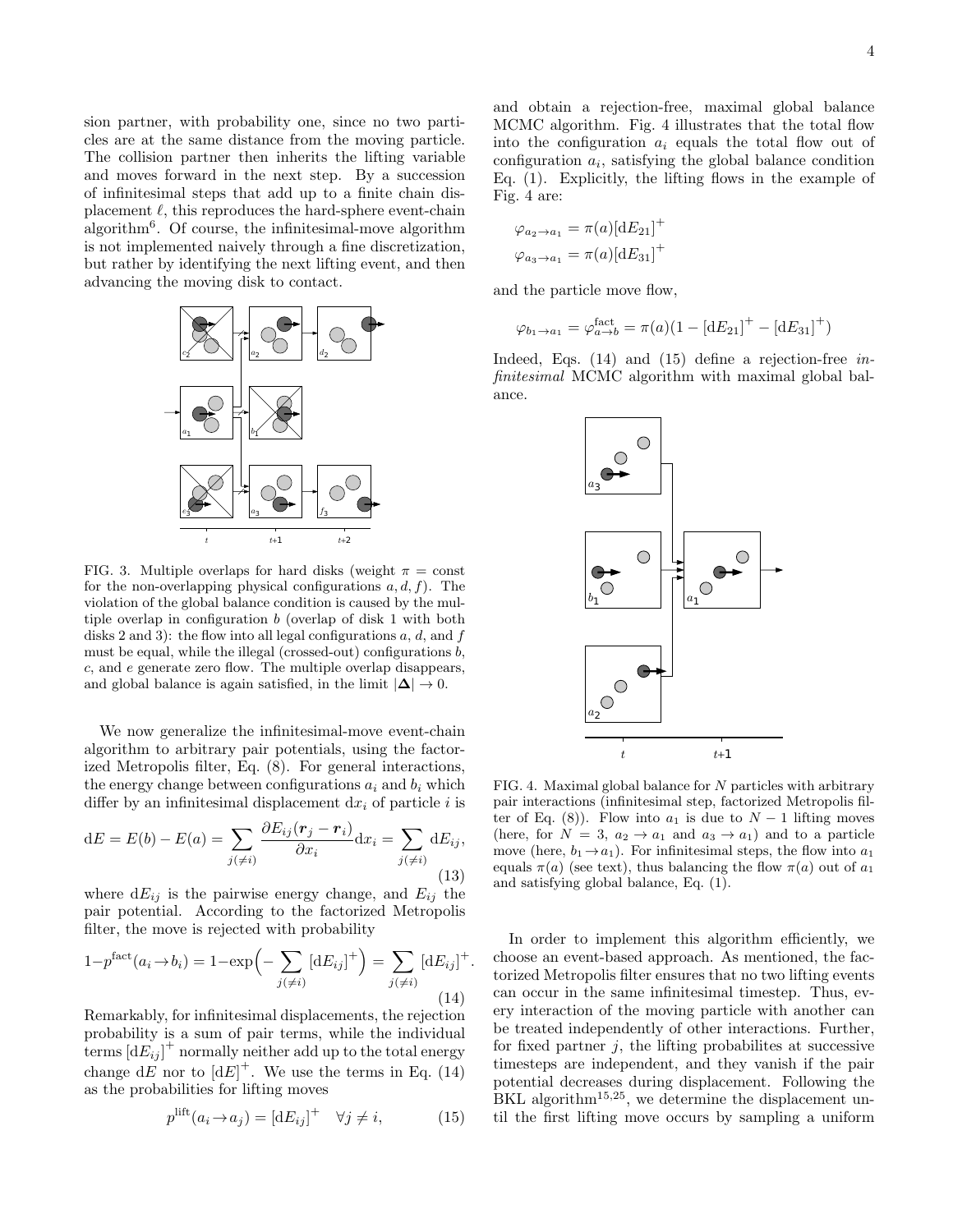random number  $\Upsilon_{ij}$  from  $(0, 1]$  which determines the admissible energy increase until lifting,  $E_{ij}^* = -\ln \Upsilon_{ij}$ . The displacement until lifting  $s_{ij}$  is then found from

$$
E_{ij}^* = \int_0^{E_{ij}^*} \left[ \mathrm{d}E_{ij} \right]^+ = \int_0^{s_{ij}} \left[ \frac{\partial E_{ij}(\mathbf{r}_j - \mathbf{r}_i - s\mathbf{e}_x)}{\partial s} \right]^+ \mathrm{d}s. \tag{16}
$$

If this equation lacks a solution due to the shape of the interaction potential, or due to a large thermal excitation  $E_{ij}^*$ , no lifting event is generated,  $s_{ij} = \infty$ . While solving Eq. (16) can be nontrivial in general, we give a fast method for the most usual pair potentials below. The smallest of the  $N-1$  independent  $\{s_{ij}\}_{j\neq i}$  determines the lifting move  $i \to j^*$  which will actually take place, advancing the moving disk by  $\min_{j\neq i}(s_{ij}) = s_{ij} *$ in the  $+e_x$  direction and changing the lifting variable to  $j^*$ . We also make sure that the total displacement in a single event chain equals the chain displacement  $\ell$ , which usually requires truncating the final event. After the end of the chain, the lifting variables are resampled. Each chain thus consists in an infinite succession of infinitesimal moves that add up to the chain displacement  $\ell$ . Alternatively, we could introduce a small constant probability for terminating a chain in each infinitesimal move. This would effectively lead to exponentially distributed random  $\ell$ , and is also a valid MCMC algorithm.

We conclude with some practical remarks on solving Eq. (16) for model potentials that occur in practice. Many model potentials are central potentials,  $E_{ij}(\mathbf{r}_{ij}) =$  $E_{ij}(r_{ij})$ . If the pair potential consists of several terms, e. g. attractive and repulsive terms, it may be convenient to treat them separately by a further factorization of the Metropolis filter, and decompose the lifting probabilities,  $[dE_{ij}^{\text{attr}}]^+ + [dE_{ij}^{\text{rep}}]^+,$  where  $E^{\text{attr}}$  and  $E^{\text{rep}}$  are the attractive and repulsive parts of the pair potential. This decomposition can lead, however, to a higher event rate than the full potential. For instance, the Lennard-Jones potential reduces to two soft-sphere interactions, one attractive and one repulsive, and the mean free path between events is reduced at most by half in comparison to the case without decomposition. In return, the decomposition greatly simplifies the Monte Carlo program.

We will thus focus here on the case of soft-sphere potentials which are monotonous. A lifting move can only be generated if the moving particle is in the rising part of the pair potential. In this case, solving Eq. (16) amounts to sampling the energy increase  $E_{ij}^* = -\log \Upsilon_{ij}$ , with  $\Upsilon_{ij}$  a uniform random number from  $(0, 1]$ , which fixes the interaction energy  $E_{ij}^{\text{lift}} = E_{ij}(r_{ij}) + E_{ij}^*$ , and thus the interparticle distance  $r_{ij}^{\text{lift}} = E_{ij}^{-1}(E_{ij}^{\text{lift}})$  at the lifting move. (If  $E^{\text{lift}}$  exceeds any possible value of the interaction potential, there is no lifting move generated.) The admissible displacement  $s_{ij}$  for the  $i, j$  particle pair is then the positive root of  $r_{ij}^{\text{lift}} = |\mathbf{r}_j - \mathbf{r}_i - s_{ij}\mathbf{e}_{\mathbf{x}}|$ . Again, if no such root exists, no lifting move is generated, and particle i will pass particle j. Using this method, and the decomposition into attractive and repulsive terms,

Eq. (16) is thus easily computable for a large range of potentials.

In systems with periodic boundary conditions, for very long chains, a particle can pass by the same collision partner more than once: The pair potential no longer is monotonous. This is most easily avoided by tuning the chain displacement so that the moving sphere can only interact with one periodic image of the other spheres or by introducing a lifting move of the moving sphere with itself after a displacement of half the box. This move does not change the statistics of the following events. After it, the next event is computed as usual.

## V. SPEEDUP WITH RESPECT TO METROPOLIS MONTE CARLO

We now compare the performance of the generalized ECMC algorithm with Metropolis Monte Carlo (MMC). As an application, we consider a two-dimensional system of N particles interacting with a truncated pairwise power-law potential,  $E_{ij}(r) = E(\min(r, r_c))$ , with  $E(r) =$  $\epsilon(\sigma/r)^n$  and  $r_c = 1.8\sigma$ ,  $\sigma$  being the particle diameter. This potential includes important physical interactions such as the dipole interaction in magnetic colloids<sup>26</sup>, hard disks  $(n \to \infty)$  and Lennard-Jones particles, once decomposed into a repulsive soft-sphere interaction  $(n = 12)$ and an attractive one  $(n = 6)$ . In comparison to MMC, the ECMC algorithm uses more random numbers, one per interaction term, whereas Metropolis uses one per step. In our implementations, however, the main computational workload is the evaluation of the potentials, not the generation of random numbers (using the Mersenne Twister). One event of the ECMC algorithm is thus implemented in the same amount of time as one attempted step of MMC.  $(3.2 \cdot 10^9 \text{ steps per hour in MMC}, 1.5 \cdot 10^9 \text{ s}$ events per hour in ECMC). We compare the performance of the algorithms in terms of the CPU time used (see Fig. 5 for details).

As estimate of the relative performance of the algorithms we consider as in other recent work $6,8,9$  the autocorrelation time  $\tau_6$  of the global orientational order parameter  $\Psi_6$ ,

$$
\Psi_6 = \frac{1}{N} \cdot \sum_{i,j} \frac{A_{ij}}{A_i} \exp(6\mathbf{i}\theta_{ij})
$$
\n(17)

where  $\theta_{ij}$  is the angle of the bond vector between particles i and j against a fixed axis and  $A_{ij}/A_i$  the contribution of particle j to particle i's Voronoi cell perimeter<sup>27,28</sup>. With  $\Psi_6$  being a global observable, we assume that its autocorrelation time  $\tau_6$  is representative for the mixing time for dense liquid states close to the freezing point, located at  $\rho \sigma^2 = 1$  for  $n = 12$ , and  $\rho \sigma^2 \approx 0.89$  for harder disks with  $n = 1024$ , where  $\rho \sigma^2$  is the dimensionless density,  $N\sigma^2/V$ .

We find that in terms of CPU time, in small systems, ECMC mixes a few times quicker than MMC.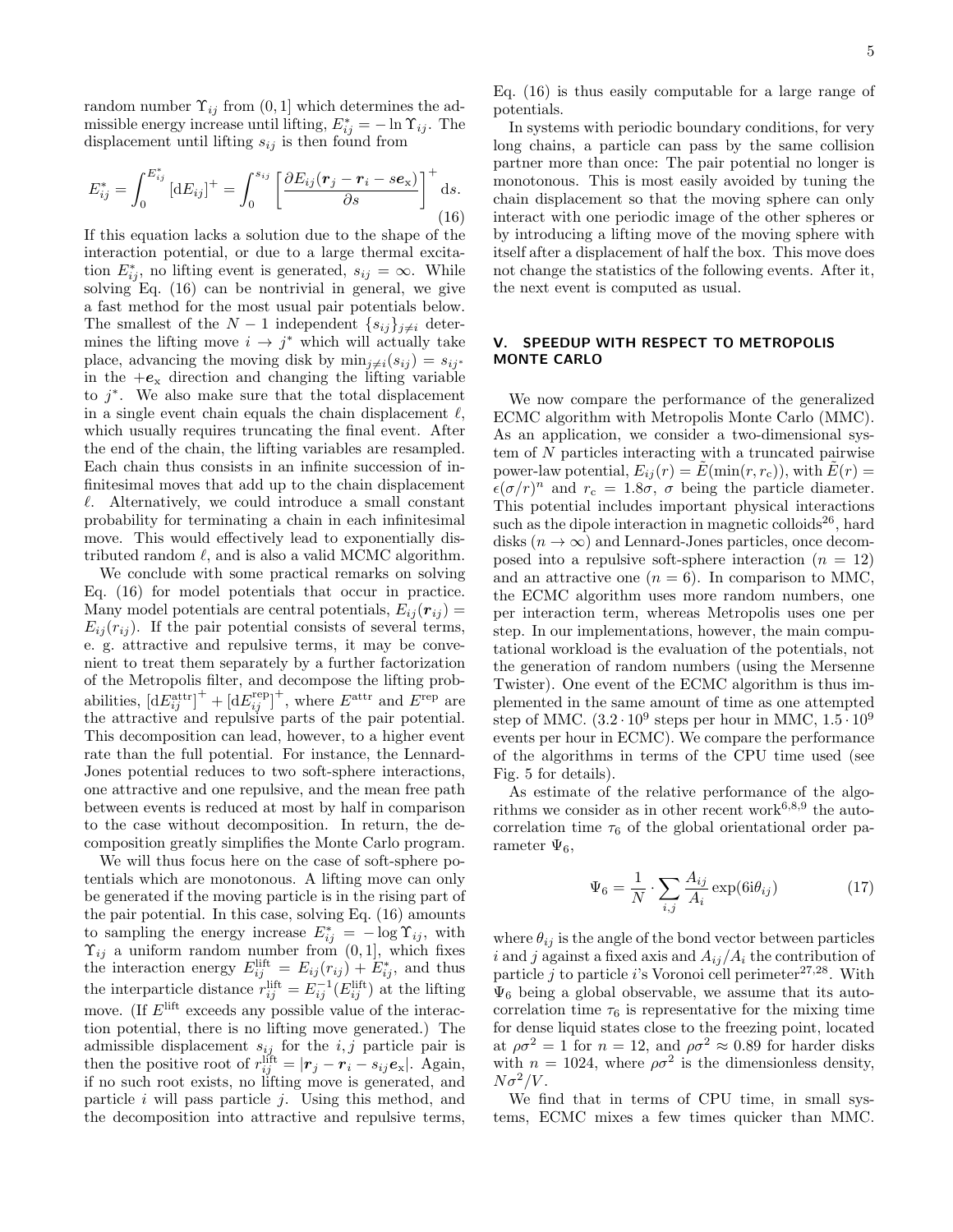We tuned both algorithms to their optimal parameters (see Fig. 5 for details). Speedup, defined as the ratio  $\tau_6(MMC)/\tau_6(ECMC)$ , is, in the region of study, not found to be a strong function of density (Fig. 5, bottom row). For increasing system size, however, the speedup increases (Fig. 5, top row). An increase of speedup with system size has also been found for hard-sphere systems, where it approaches two orders of magnitude in large systems of  $10^6$  particles<sup>8</sup>. We thus expect that the generalized ECMC algorithm has similar characteristics with respect to system size as the hard-sphere ECMC algorithm. For very large systems, the MMC algorithm does not equilibrate within the allotted simulation time: The distribution of  $|\Psi_6|$  is not yet stationary, even though the simulation time exceeds the  $\tau_6$  by a factor of 100. Thus, we have not determined  $\tau_6$  for these systems.



FIG. 5. Autocorrelation times  $\tau_6$  of the  $\Psi_6$  orientational order parameter for event-chain Monte Carlo (ECMC) and Metropolis Monte Carlo (MMC), for soft-disk systems of N particles at inverse temperature  $\beta = 1$ .  $\tau_6$  is measured in arbitrary though comparable amounts of CPU time: One unit of CPU time for ECMC is a displacement of  $T = 100N\sigma$ , of CPU time for ECMC is a displacement of  $T = 100N\sigma$ ,<br>chain displacement  $\ell = 0.025\sqrt{N}\sigma$ , spanning thus about half the system volume. Event chains in  $+x$  and  $+y$  alternate every  $\Delta T = N\sigma/2$  of displacement. One unit of CPU time for Metropolis consists of 1000N moves, where a move is the attempt to displace a particle by a random vector sampled from a disk of radius  $0.16\sigma$ .

## VI. DIRECT PRESSURE COMPUTATION

In order to obtain the equation of state in the  $NVT$  ensemble for the particle system under study, the pressure P must be computed. Usually, the pressure is obtained using the virial theorem (see Sec. 2.2 of  $30$ ), either by averaging the virial, or by integration of the product of the static pair correlation function  $q(r)$  and the pair potential  $E_{ij}(r)$ . Direct averaging is not possible for hard-sphere

interactions, since the potential is singular. It is thus required to compute a discrete approximation of  $g(r)$  and extrapolate it to the contact value to obtain P. Even for non-singular steep potentials, the approach via  $q(r)$  is bothersome, since the dominant contributions to P come from close pairs (for the family of power-law potentials,  $r \approx \sigma$ , which is poorly sampled in the canonical ensemble. Finally, evaluation of the virial during the simulation implies extra computation for evaluating the forces. By contrast, in hard-sphere event-driven molecular dynamics the virial pressure is directly related to the collision rate, which is a trivial byproduct of the computation<sup>20</sup>:

$$
\beta P = \rho - \frac{\beta \rho m}{2T_{\text{sim}} N} \sum_{\text{collisions}} b_{ij},\tag{18}
$$

where  $\rho = N/V$  is the particle number density,  $T_{\text{sim}}$ the total simulation time,  $m$  the mass of a particle, and  $b_{ij} = (\mathbf{r}_i - \mathbf{r}_j)(\mathbf{v}_i - \mathbf{v}_j)$ , with  $\mathbf{r}_{i,j}, \mathbf{v}_{i,j}$  the positions and velocities of the colliding particles. In the following we show that in ECMC, the rate of lifting moves is, just like the collision rate in event-driven MD, directly related to the pressure. We give an elementary derivation independent of the virial theorem for the soft-particle case. The results are, however, also valid for hard particles and can be derived using arguments by  $\text{Speedy}^{29}$  which connect the pressure to the stochastic geometry of the admissible configurations.



FIG. 6. Virtual rift volume changes by random removal of an infinitesimal strip from a hard-sphere configuration. Left: A successful removal, *Center*: Elimination of a particle (ideal gas pressure), Right: Generation of an overlap (excess pressure). The left and right cases become indistinct for soft interactions.

In order to compute the pressure  $\beta P = \partial \ln Z / \partial V$ , we consider virtual rift volume changes effected by removing a randomly located strip of size  $dL_x \times L_y$  from the system (see Fig. 6). By considering all positions of the strip, this procedure yields all N-particle configurations in the smaller simulation box, and thus the new partition function  $Z(V + dV)$ . For isotropic systems, we recover the virial expression,

$$
\beta P = \rho + \frac{1}{V} \left\langle \sum_{\{i,j\}} (x_j - x_i) \frac{\beta \partial E_{ij} (\mathbf{r}_i - \mathbf{r}_j)}{\partial x_i} \right\rangle, \quad (19)
$$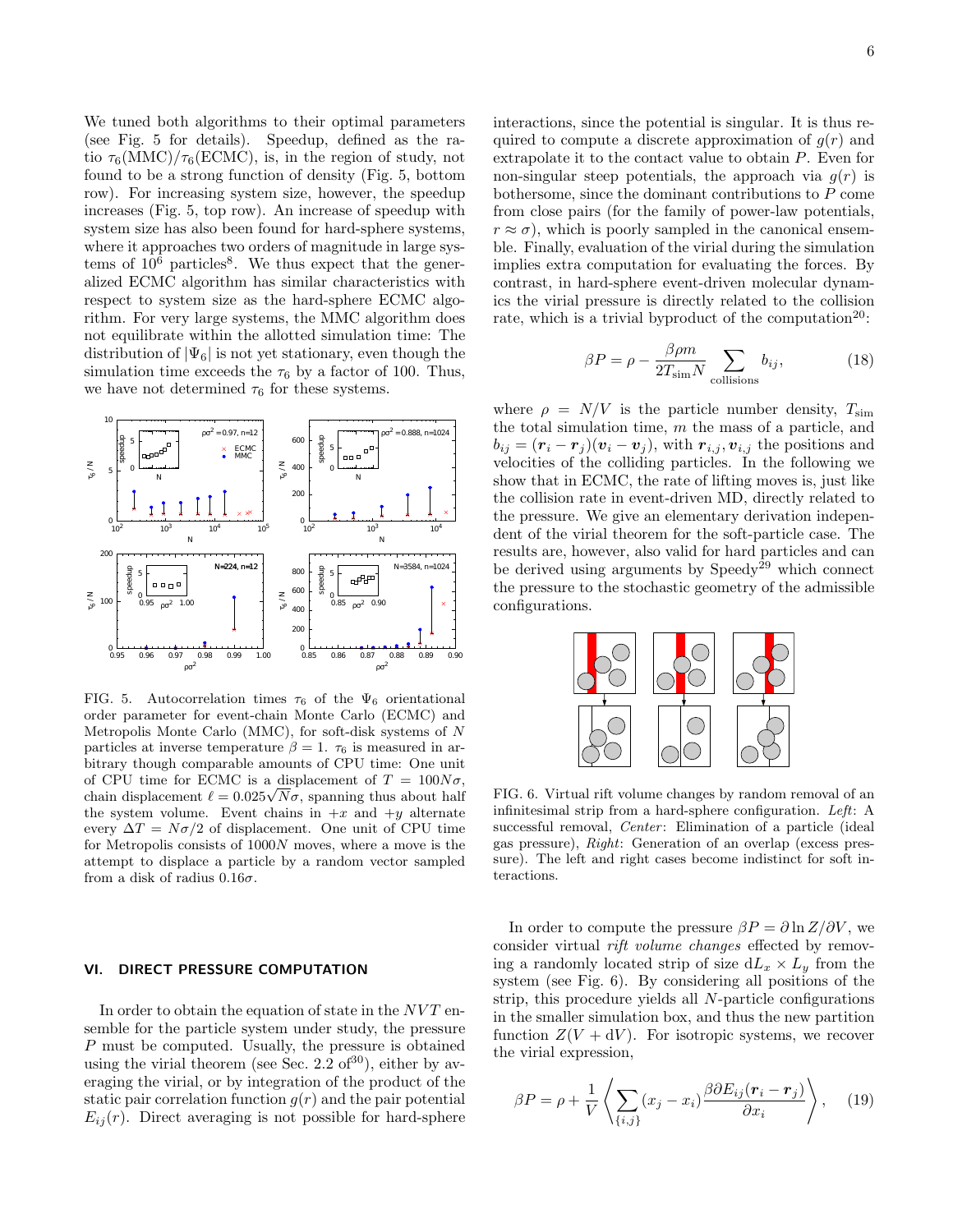

FIG. 7. Direct computation of the pressure: The excess pressure is derived from the ratio of excess displacement (green dashed lines,  $\sum_{\text{lifts}}(x_j-x_i)$ ) and the chain displacement  $\ell$  (red solid line). For isotropic systems, only the distance between the final and initial particle  $x_{\text{final}} - x_{\text{initial}}$  (blue dash-dot arrow) has to be recorded.

where  $\langle \cdot \rangle$  is the canonical average. The first term of the rhs in Eq. (19) is due to particles located in the removed strip, which lead to illegal configurations with less than N particles (Fig. 6, center). This term yields the idealgas pressure. The non-ideal contribution to the pressure results from changes in the Boltzmann weight due to compressed bonds, with  $(x_j - x_i)$  accounting for the probability of a bond traversing the removed strip. In hard spheres, this term is produced by particle overlap (Fig. 6, right panel). Replacing the canonical average in Eq. (19) by an average in the lifted canonical ensemble,  $\langle \cdot \rangle_k := N^{-1} \sum_k \langle \cdot \rangle$ , where k is the lifting variable, one of the sums collapses and yields a factor of  $N$ ; we recover the probabilities for a lifting move from  $i \rightarrow j$  and  $j \rightarrow i$ . An ECMC simulation will reproduce the lifted canonical average and thus yields an unbiased estimator of the pressure. Summing up all the lifting events in a chain (see Fig. 7), we obtain

$$
\beta P = \rho \cdot \left\langle \frac{x_{\text{final}} - x_{\text{initial}}}{\ell} \right\rangle_{\text{chains}},\tag{20}
$$

where  $\langle \cdot \rangle_{\text{chains}}$  is the average over event chains,  $x_{\text{initial}}$  is the position of the first particle before the effects of the chain, and  $x_{final}$  the position of the last particle after, adjusted for periodic boundaries if necessary. Thus, it suffices to know the beginning and end of event chains to compute the pressure. Explicitly,

$$
x_{\text{final}} - x_{\text{initial}} = \ell + \sum_{\text{lifts}} (x_j - x_i) \tag{21}
$$

where  $x_i$  and  $x_j$  are the positions of the moving particle  $i$  and of the hit particle  $j$ , respectively, at lifting, see Fig. 7. In the ideal gas, there are no lifting moves and Eq. (20) reduces to the ideal gas pressure. The excess

| $\overline{n}$ | Ν        | $\rho \sigma^2$ | virial pressure      | ECMC pressure                                         |
|----------------|----------|-----------------|----------------------|-------------------------------------------------------|
| 12             | $2^{14}$ | 0.990           | $14.4369 \pm 0.0058$ | $14.4267 \pm 0.0038$                                  |
| 48             | $2^{14}$ | 0.860           | $8.753 \pm 0.011$    | $8.7565 \pm 0.0023$                                   |
| 48             | $2^{14}$ | 0.888           | $9.441 \pm 0.025$    | $9.429 \pm 0.027$                                     |
| 1024           | $2^{14}$ | 0.888           | $9.174 \pm 0.028$    | $9.1679 \pm 0.0026$                                   |
| $\infty$ (HS)  | $2^{16}$ | 0.888           | $9.1667 \pm 0.0073$  | $9.1723 \pm 0.0064$                                   |
| 12, 6(LJ)      | $2^{14}$ |                 |                      | $0.888$ $1.44833 \pm 0.00031$ $1.447623 \pm 0.000045$ |

TABLE I. Comparison of pressure computed using the virial expression and from excess displacement in ECMC Eq. (20), for repulsive soft and hard sphere (HS) interactions, and for the Lennard-Jones (LJ) potential, at  $\beta = 1$ . Pressures and densities are nondimensionalized,  $\beta P \sigma^2$  and  $\rho \sigma^2$ . The deviations given are standard errors from 10 independent simulations each. For LJ, the potential was decomposed into attractive and repulsive parts.

displacement  $(x_i - x_i)$  can be negative for an interaction potential with attractive components, such as Lennard-Jones. If the potential is decomposed into attractive and repulsive parts as outlined in Section IV, individual excess displacements for the two potentials also add up to the correct pressure. As evidenced by Table I, the results obtained from ECMC via Eq. (20) agree with the conventional virial approach. Since no extra computation is required, the procedure via the excess displacement in ECMC is more efficient than the virial approach, in particular for steep potentials.

Finally, one might be interested in anisotropic systems where the collision rates can depend on the direction of the event chains. In this case, the derivation presented for longitudinal rifts (removing strips normal to the chain direction) is supplemented with an analogous result for transverse rifts (removing strips aligned with the event chain), which leads in  $D$  dimensions to the full pressure,

$$
\beta P = \rho + \left\langle \frac{\rho}{D\ell} \sum_{\text{lifts}} \frac{(\mathbf{r}_j - \mathbf{r}_i)^2}{x_j - x_i} \right\rangle_{\text{chains}},\qquad(22)
$$

where  $x$  is the coordinate parallel to the chain direction. More generally, the full stress tensor  $\tau$  can be computed as an average of the dyadic product of the interparticle distance  $r_{ij} = r_j - r_i$  at collision:

$$
\beta \tau = -\rho \mathbf{1} - \left\langle \frac{\rho}{\ell} \sum_{\text{lifts}} \frac{\boldsymbol{r}_{ij} \boldsymbol{r}_{ij}^{\text{t}}}{x_j - x_i} \right\rangle_{\text{chains}},\tag{23}
$$

where  $\bf{1}$  is the identity matrix in  $D$  dimensions.

## **CONCLUSION**

In the present article, we have generalized the eventchain Monte Carlo algorithm from hard spheres to particle systems interacting with arbitrary pair potentials, such as Lennard-Jones liquids or soft disks. The resulting